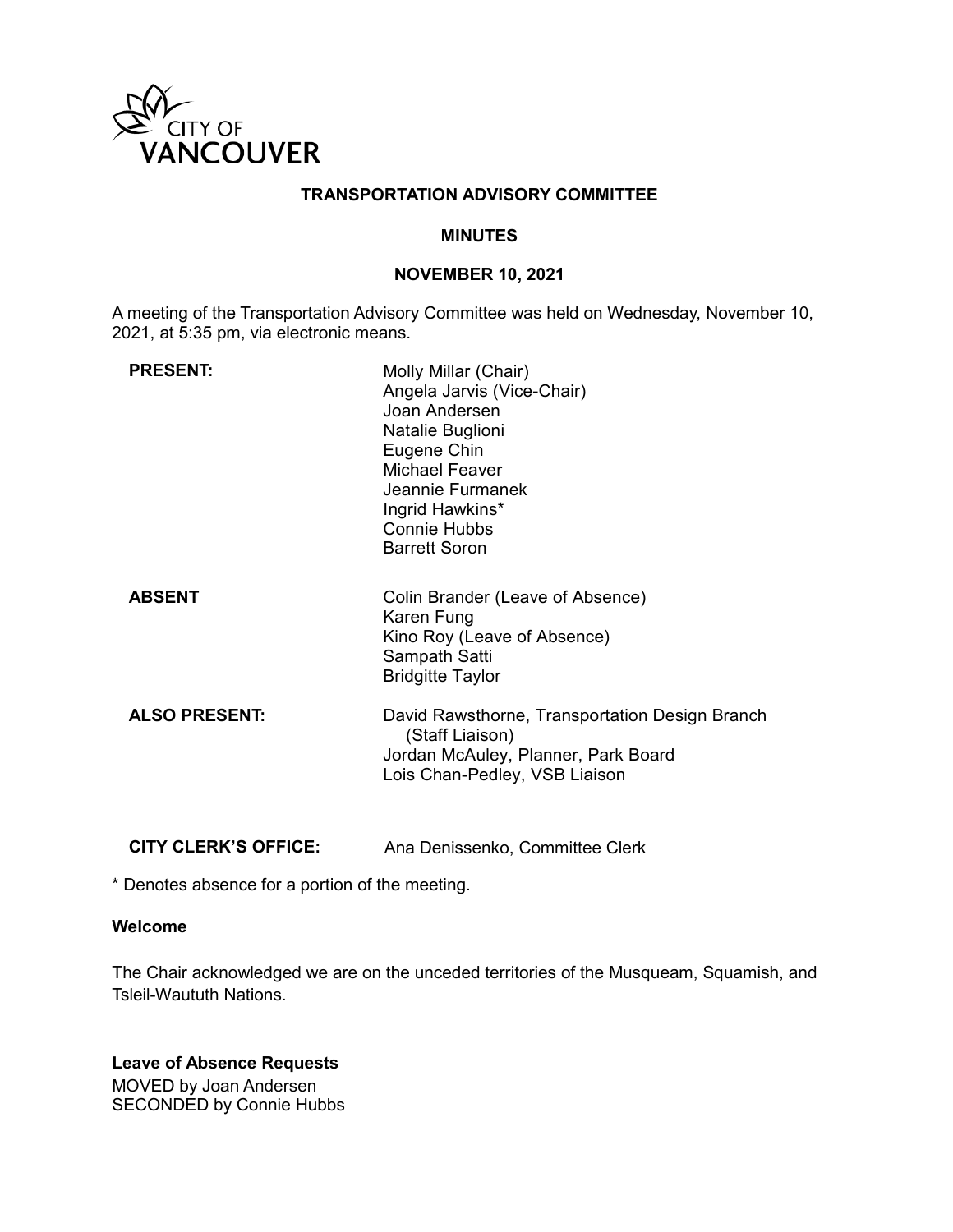THAT the Transportation Advisory Committee approve leaves of absence for Colin Brander and Kino Roy.

CARRIED UNANIMOUSLY (Ingrid Hawkins absent for the vote)

### **Approval of Minutes**

MOVED by Joan Andersen SECONDED by Angela Jarvis

> THAT the Transportation Advisory Committee approve the Minutes from the meeting of September 15, 2021, as circulated.

CARRIED UNANIMOUSLY (Ingrid Hawkins absent for the vote)

\* \* \* \* \*

### *VARY AGENDA*

*Following the approval of minutes, it was decided that the Committee vary the agenda to have the TransLink presentation prior to the KABU-Ride presentation.*

*Note: the minutes are recorded in chronological order.*

\* \* \* \* \*

### **2. TransLink Presentation**

Stephen Newhouse, Lead Planner, Bus Speed and Reliability at TransLink, presented on Bus Stop Balancing on Lines 4 and 7 and responded to questions and comments.

### **1. KABU-Ride Presentation on illegal ride-hailing**

Martin van den Hemel, Director of Communications, KABU-ride, presented on illegal ride-hailing and responded to questions and comments.

### **3. TransLink Board Motion**

MOVED by Connie Hubbs SECONDED by Joan Andersen

#### **WHEREAS**

1. The City of Vancouver had elected Councillors appointed to the Translink Board until 2008;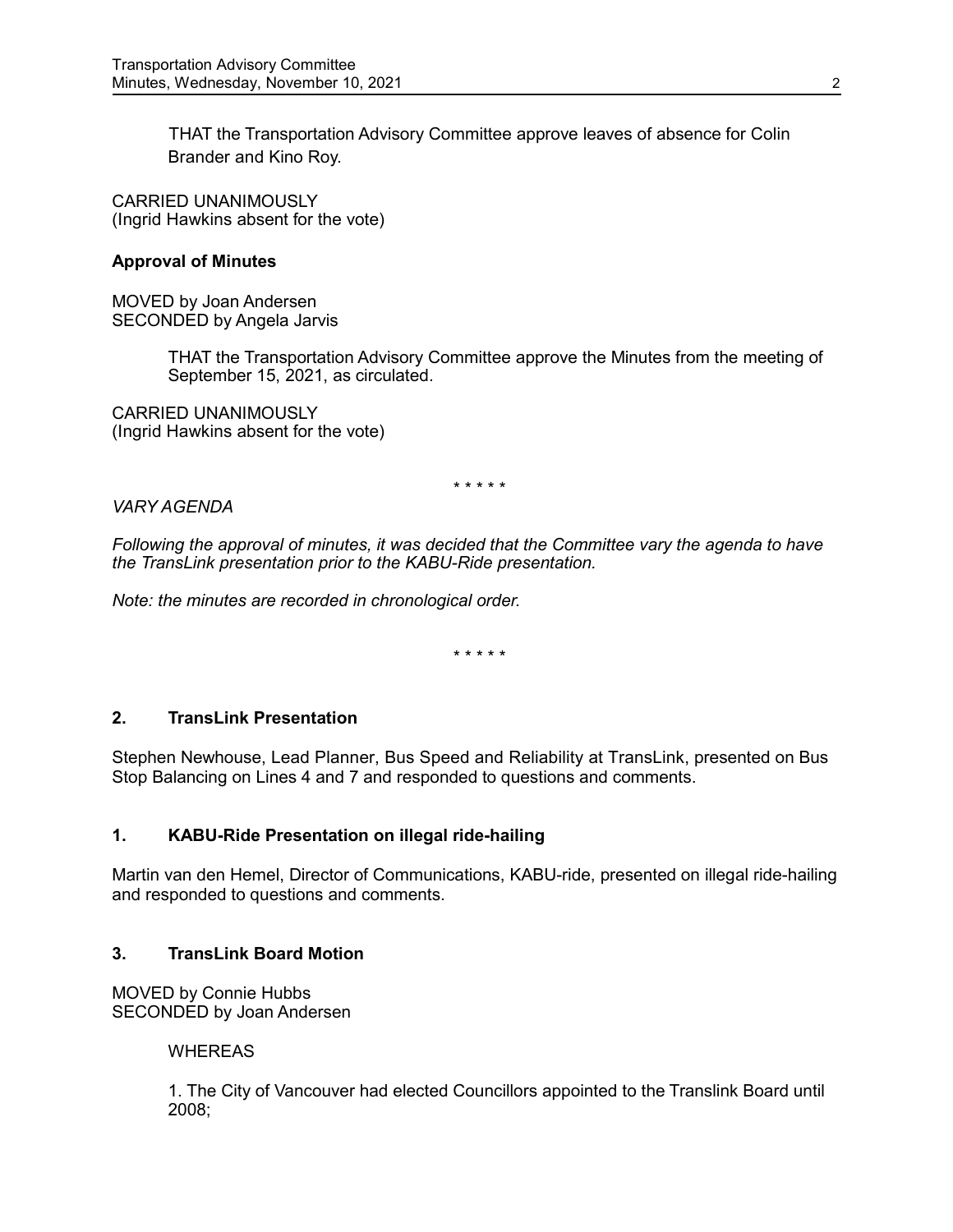2. There are currently two Metro Vancouver mayors and nine unelected members on the Translink board;

3. The COV Council represents the municipal population with the highest transit use in the region; with 50% of transit riders;

4. The provision of greatly improved public transit is part of one of the COV's major Big Moves to address the climate crisis;

5. Representation from the City of Vancouver and other cities within Metro Vancouver on the Translink Board would open the door for more local initiatives to increase accessibility and affordability of transit for our communities, which would make it easier to meet our climate goals;

THEREFORE BE IT RESOLVED THAT the Transportation Advisory Committee requests that Mayor and Council request that the Provincial government reconfigure the Board of Translink to allow for a majority of the Board to be composed of elected officials, and that these positions be allocated proportionally to the populations of member cities.

**CARRIED** (Angela Jarvis opposed)

# **3. TRAC Priorities 2021/2022 and Work Plan Discussion**

The committee will decide, by poll, on top 3 priorities this month from the following top 6:

- Safe routes to schools
- Resolving gaps in the bike network
- Climate emergency plan
- Bus improvements
- Active transportation in South Vancouver
- Sidewalk accessibility improvements

### **4. Liaison Updates**

Jordan McAuley provided updates on the following, and subsequently responded to questions and comments:

- Imagine West End Waterfront survey extended until November 22, 2021
- Shared a survey on Broadway Plan
- Informed about the upcoming staff presentation on Stanley Park bike lanes

Lois Chan-Pedley provided updates on the following, and subsequently responded to questions and comments:

• Round 2 engagement phase of the Education Plan

David Rawsthorne provided updates on the following, and subsequently responded to questions and comments: